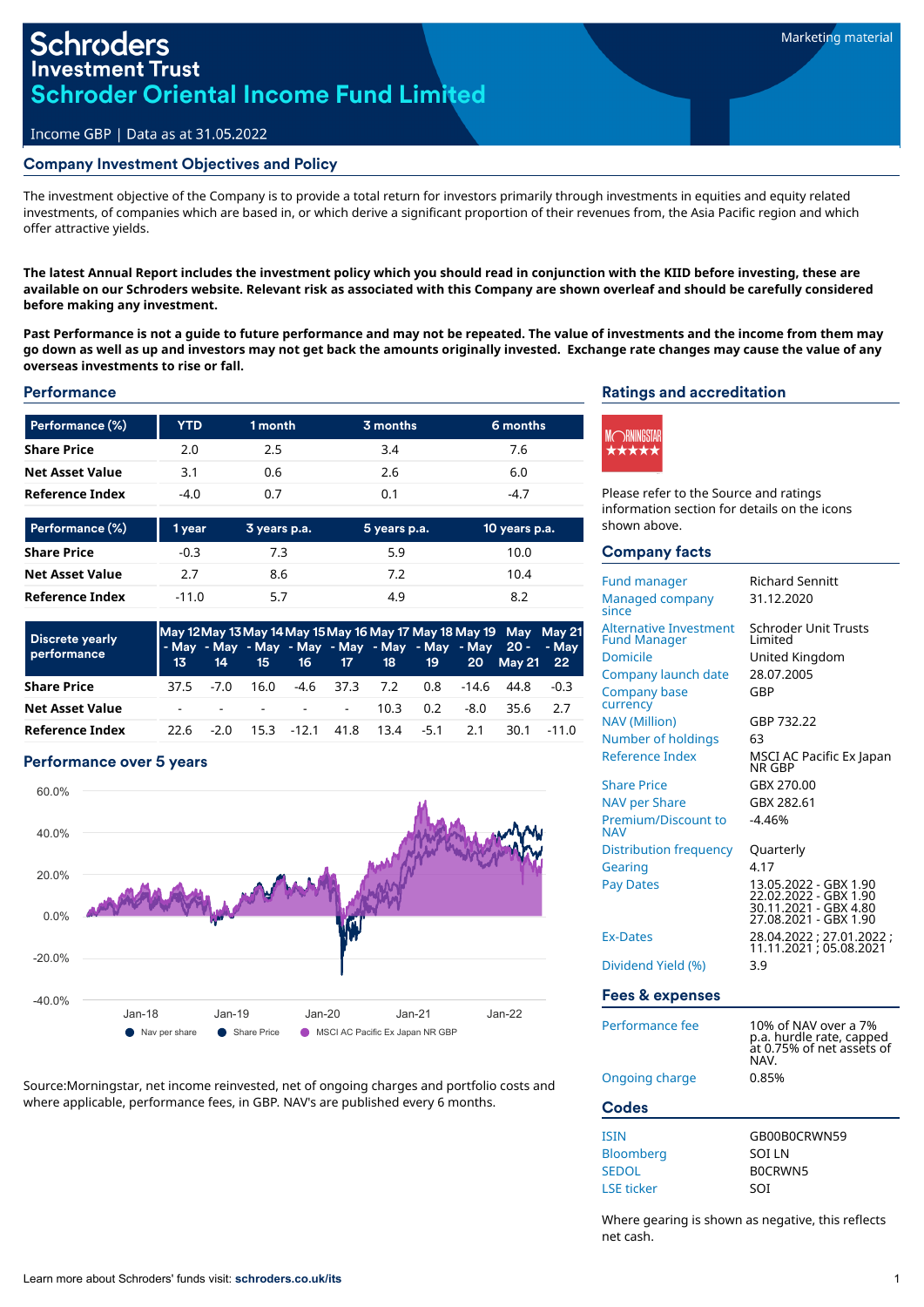Income GBP | Data as at 31.05.2022

## 10 year return of GBP 10,000



The chart is for illustrative purposes only and does not reflect an actual return on any investment.

Returns are based on the share price. Share price performance figures are calculated on a mid-market basis in GBP with income reinvested on the ex-dividend date.

## Risk considerations

The Company can be exposed to different currencies. Changes in foreign exchange rates could create losses. The Company may be concentrated in a limited number of geographical regions, industry sectors, markets and/or individual positions. This may result in large changes in the value of the company, both up or down, which may adversely impact the performance of the company. The Company may borrow money to invest in further investments, this is known as gearing. Gearing will increase returns if the value of the investments purchased increase in value by more than the cost of borrowing, or reduce returns if they fail to do so.

## Asset allocation

Source: Schroders. Top holdings and asset allocation are at fund level.

# Sector (%)



# Geographical breakdown (%)

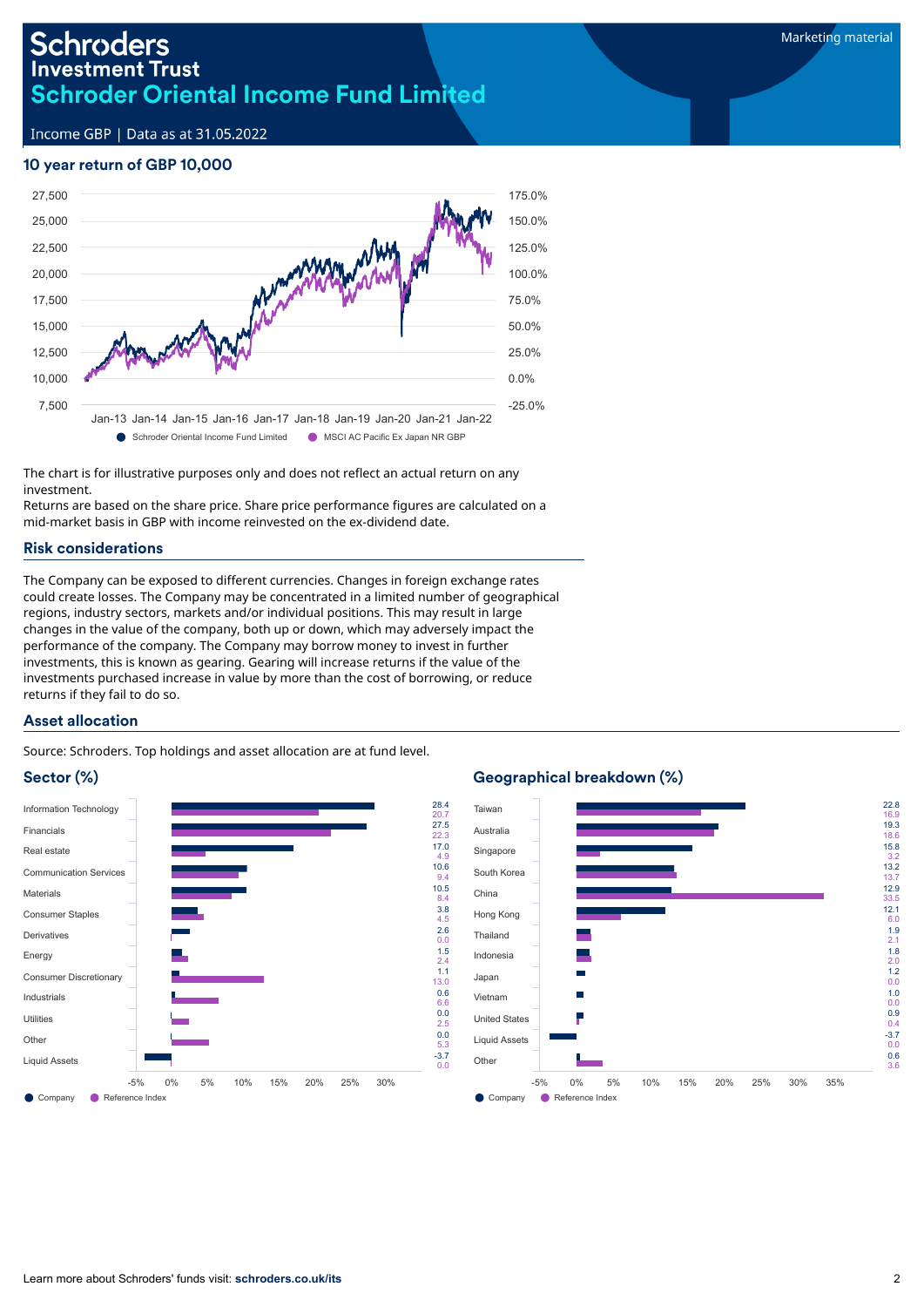Income GBP | Data as at 31.05.2022

## Region (%)



# Top 10 holdings (%)

| <b>Holding name</b>                       | ℅   |
|-------------------------------------------|-----|
| Taiwan Semiconductor Manufacturing Co Ltd | 9.0 |
| Samsung Electronics Co Ltd                | 8.1 |
| <b>BHP Group Ltd</b>                      | 4.0 |
| Hon Hai Precision Industry Co Ltd         | 3.4 |
| BOC Hong Kong Holdings Ltd                | 3.0 |
| <b>HKT Trust &amp; HKT Ltd</b>            | 3.0 |
| Rio Tinto PLC                             | 2.9 |
| National Australia Bank Ltd               | 2.9 |
| Singapore Telecommunications Ltd          | 2.9 |
| Oversea-Chinese Banking Corp Ltd          | 2.5 |
|                                           |     |

Source: Schroders. Top holdings and asset allocation are at company level. Liquid Assets contain cash, deposits and money market instruments, which are respectively not part of the core investment objective and policy. The commitment linked to the equity index futures contracts, if present, is deducted from cash.

## Contact information

Schroder Unit Trusts Limited 1 London Wall Place London United Kingdom EC2Y 5AU Tel: 0800 182 2399 Fax: 0333 207 4504

For your security, communications may be taped or monitored.

### Information relating to changes in fund manager, investment objective, benchmark and corporate action information

Richard Sennitt replaced Matthew Dobbs as Fund Manager for this fund on 31.12.2020.

#### **Benchmarks:**

The investment manager invests on a discretionary basis and there are no restrictions on the extent to which the fund's portfolio and performance may deviate from the benchmark. The investment manager will invest in companies or sectors not included in the benchmark in order to take advantage of specific investment opportunities.